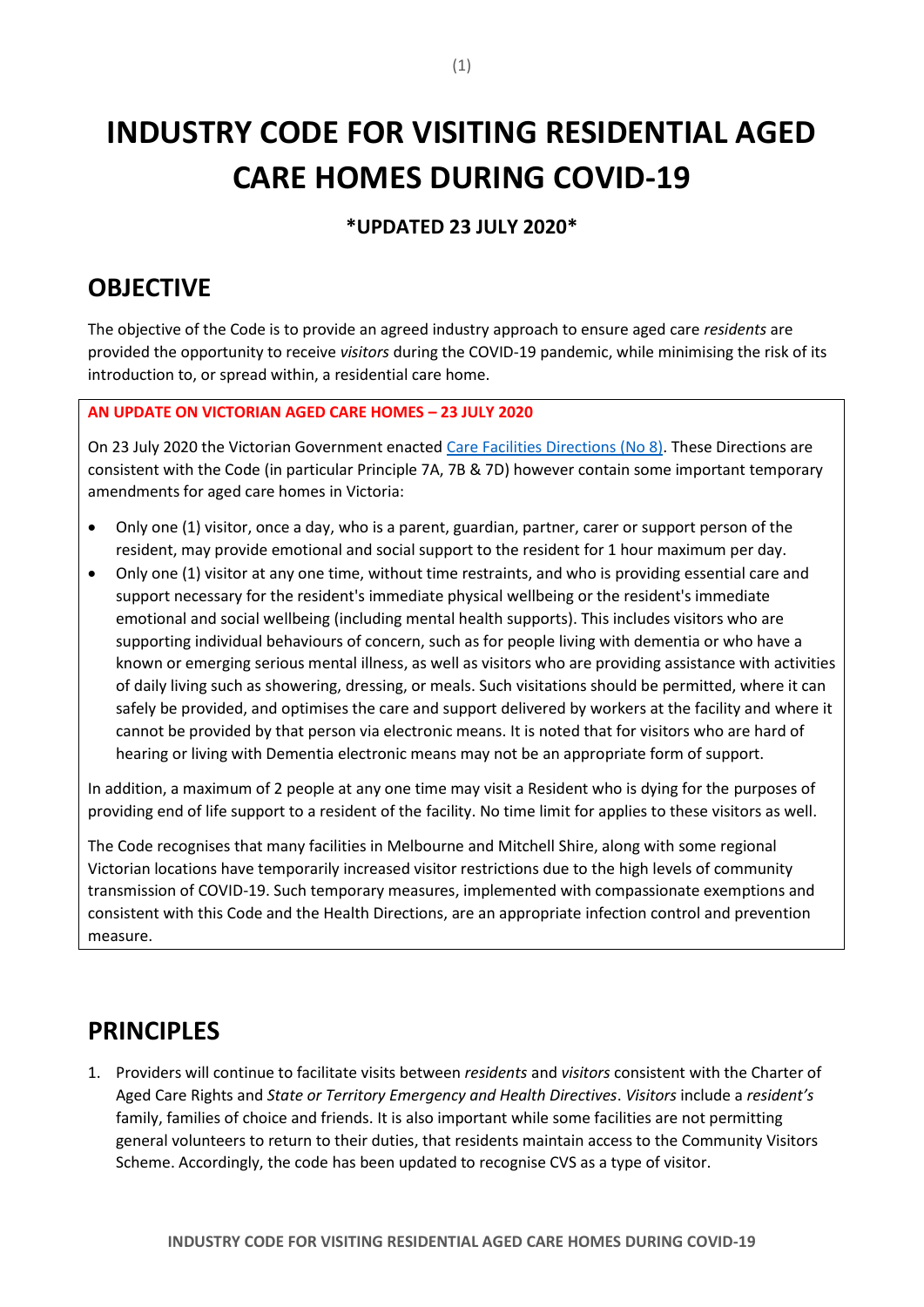- 2. Visits may occur in a variety of ways (such as in a resident's room, outside in a courtyard or a designated visiting area) and may be supplemented with *additional ways to connect* a *resident* and their *visitors* (such as utilising technology, window contacts or balconies). Where *additional ways to connect* (such as a window contact) are not effective for the *resident* (e.g. people living with dementia or sensory loss) the home will explore alternate approaches. The range of visits and additional ways to connect made available will be negotiated between *residents* their *visitors* and staff of the homes.
- 3. Homes are required to limit the overall number of people in a facility to meet social distancing and hygiene requirements. If there is a suspected or actual local cluster of COVID-19 in surrounding suburbs or a suspected/known case of COVID-19 within a home, the home may be required to temporarily increase restrictions on *visitors.* These may include restricting the overall number of visitors, reverting to shorter visits, only offering additional ways to contact or where required temporarily exclude visitors entirely. Such measures may be required to minimise the risk of the introduction of COVID-19 into a residential care home. In such circumstances the facility may preference visits for circumstances covered by Principle 7 of the Code.
- 4. Wishes and preferences of *residents* will be at the centre of all decision making in relation to who visits them, and their choices will be sought and respected, unless the visitor is prohibited under state/territory directives. Visits between *residents* and their *visitors* are to occur in a manner consistent with infection prevention and control guidelines including provisions relating to the use of designated areas for visits and the use of social distancing practices.
- 5. Existing legislation and regulation continue to apply during COVID-19 including the [Aged Care Act](https://www.legislation.gov.au/Details/C2017C00241) and its related [Principles,](https://www.legislation.gov.au/Details/F2014L00830) the [Aged Care Quality Standards,](https://www.myagedcare.gov.au/aged-care-quality-standards) the [Carers Recognition Act 2010](https://www.legislation.gov.au/Details/C2010A00123) and [Charter of](https://www.agedcarequality.gov.au/providers/provider-information)  [Aged Care Rights.](https://www.agedcarequality.gov.au/providers/provider-information) Providers will continue to ensure person centred approaches to care including that approaches to the use of restraints are used in accordance with the *[Quality Care Principles](https://www.agedcarequality.gov.au/providers/assessment-processes/minimising-restraints-use)*. The Code recognises that aged care homes must comply with the requirements of the *State or Territory Emergency and Health Directives* which takes precedence over the Code. Included within these *Directives* is a legal requirement that all *visitors* must provide proof of immunisation for the 2020 influenza season, unless they provide evidence of [a medical exemption](https://www.health.gov.au/sites/default/files/documents/2020/05/coronavirus-covid-19-restrictions-on-entry-into-and-visitors-to-aged-care-facilities_0.pdf) from their treating medical practitioner.
- 6. No *visitor* should attend an aged care home if they are unwell or displaying any cold/flu, respiratory or COVID-19 related symptoms [\(see here](https://www.health.gov.au/resources/publications/coronavirus-covid-19-identifying-the-symptoms) for COVID-19 symptoms) or if they have recently travelled from a designated hotspot town/suburb (as determined by States or Territories Health authorities). *Visitors* must comply with the home's infection prevention and control measures. At a minimum, the entry requirements include being required to respond honestly to screening questions about COVID-19 risk factors, demonstrate an up to date flu vaccination; and complying with visitor requirements which include mandatory hand hygiene, being temperature checked upon arrival, wearing Personal Protective Equipment (PPE) if required, attending to social distancing and hygiene requirements and remaining in a *resident's* room or designated visiting areas.
- 7. There are certain circumstances which may require additional consideration for the following "social supports" circumstances:
	- a. *Residents* who are dying should be allowed *in-room visits* from loved ones on a regular basis. The number of *visitors*, length, frequency, and nature of the visits should reflect what is needed for the person to die with dignity and comfort, taking into account their physical, emotional, social and spiritual support needs. Erring on the side of compassion is important, given the difficulty in predicting when a person is going to die.
	- b. *Residents* who have a clearly established and regular pattern of involvement from *visitors* contributing to their care and support (this could be daily or a number of times per week and,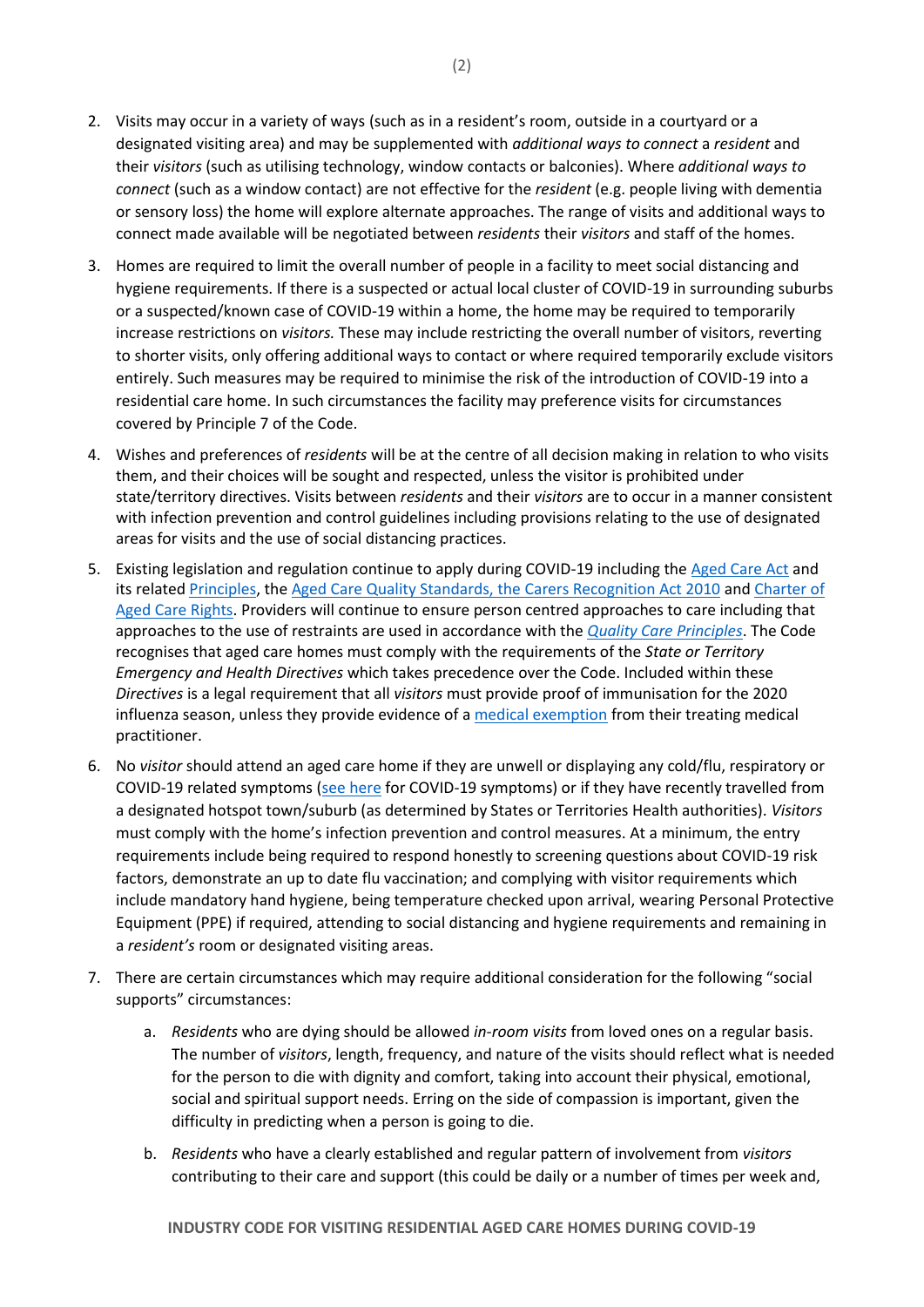for example assisting a *resident* with their meals or with essential behaviour support such as for people living with dementia) must continue to have these visits facilitated.

- c. *Visits* from family, families of choice and friends who travel extensive distances to visit the *resident*. A prior agreement between the *visitor* and the home will be required to determine if an extended-duration visit is able to be accommodated.
- d. *Residents* with a clear mental health issue- Provision of support to maintain the mental wellbeing of the older person, where a serious mental illness is known or emerging and where the maintenance of social and family connection may contribute to relieving social and emotional distress for the resident.
- 8. V*isitors* may be subject to procedures such as booking systems and screening procedures. A flexible and compassionate approach to visiting times should be utilised. *Residents*, *visitors* and the home will work together to identify suitable visiting times and frequency, taking into account the constraints facing all parties, including those *visitors* who have work related restrictions.
- 9. *Residents* have the right to continue to receive letters, parcels including gifts, non-perishable food and communication devices to the home. Perishable foods delivered are to meet food handling/safety guidelines. Delivery of these parcels may be subject to the home's appropriate infection prevention and control measures, proportionately applied based on the current prevalence of COVID-19 in the suburbs and towns surrounding a particular aged care home. The home may require these deliveries to be made known to the home's staff so that infection prevention and control measures can be applied prior to delivery to the resident. This right continues when potential, suspected or confirmed cases of COVID-19 occur within a home, noting the requirement for screening and adjustment in delivery mechanisms.
- 10. Regular and responsive communication between families and the home will increase in circumstances where there are increased visitor restrictions. If increased visitor restrictions are required, they should be implemented in a transparent manner with open and clear communication to *residents* and relevant family members. During such periods the home will provide alternate communication approaches, including assistance to use these, to assist *residents* to remain in touch with their loved ones.
- 11. In the absence of an active outbreak, *residents* can continue to use public spaces within the home, including outdoor spaces using social distancing measures as required by COVID guidelines and within the constraints imposed by the layout of each home.
- 12. *Residents* right to access medical and related services (e.g. repair of hearing aids or glasses, urgent dental care, mental health support) will be maintained. Support to access medical and related services may include the use of technology such as telehealth where deemed medically appropriate and will support the right service to ensure the best health outcome for the resident. On return the resident will go through a screening process which should be proportionate to the level of risk. Self-isolation or quarantine should only occur if directed by a public health unit or upon recommendation from the discharging medical practitioner from the appointment.
- 13. External outings and small family visits are permitted for residents and visitors where these can be conducted in a safe manner. This means that there are appropriate infection prevention measures in place and an agreement by the resident and family to provide accurate information, and engage in risk mitigation procedures while on the outing/family visit and screening procedures on return. Providers will provide residents, family and representatives with information on their procedures and the impacts of non-compliance with those procedures prior to the visits/outing. It is reasonable for aged care providers to request residents, families and representatives to document their agreement and compliance with this procedure.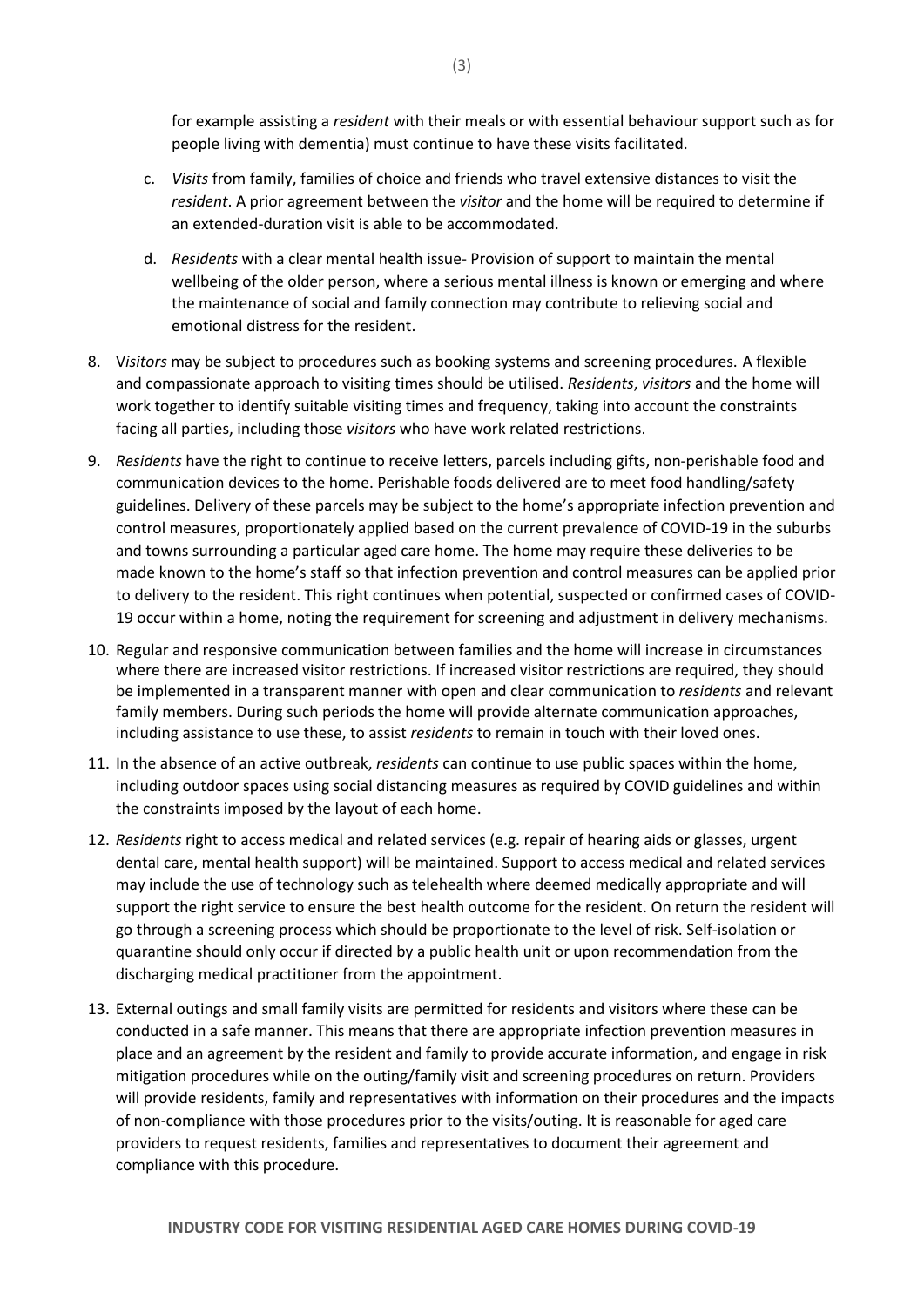14. Providers will vary their own response proportionately to COVID-19 as local clusters occur in the surrounding suburbs of the home. However, responses by providers including *visits* should continue to be in line with this Code and the *State or Territory Emergency and Health Directives.* This includes adjusting practices in a proportionate way to the level of risk to the home based on amongst other things, the level of community transmission in the local area, any outbreaks that may occur in a facility with shared staff.

# **RIGHTS**

- To mitigate risk of infection by refusing entry to their home to anyone, or requesting that a person leave the premises, for any justifiable reason consistent with this Code.
- To move into increased *visitor* restrictions when an outbreak (including non-COVID-19) occurs within the home, or local clusters in the surrounding suburbs and towns of the home occur or if there are other extraordinary circumstances that require it, and usage of such circumstances will be closely monitored.

## **Providers** *Residents* **and** *Visitors*

- *Residents* receive *visitors* and access aged care homes in accordance with the entry requirements.
- To receive timely and regular updates and information about what is happening in the Home, consistent across the whole resident population, and with increased frequency of communication local COVID-19 prevalence and transmission risk.
- To maintain contact with their local community outside the home, including to participate in religious and cultural gatherings via alternate means such as online or phone.
- To be provided with *additional ways to connect* such as window contacts, video conference or telephone calls in addition to a limited number of in-person visits.
- To deliver gifts, clothing, food and other items for the *resident*.
- To transfer to other accommodation or an alternate residential aged care home, following clarification of any public health directives, residents wishes and consideration of support needs.

# **RESPONSIBILITIES**

- Appropriately support staff in order to facilitate visits including *in-room visits*, *inperson visits*, by a *resident's visitors*, including written processes and procedures.
- Ensure *additional ways to connect* such as video conference or telephone calls to compensate for limited visits.
- To ensure that the knowledge of, easy access to, and cooperation/collaboration with OPAN advocates or other formal advocates are provided and that the legal

## **Providers** *Residents* **and** *Visitors*

- Not to visit when unwell or displaying any signs of a cold/flu, respiratory or COVID-19 symptoms.
- To respond truthfully to COVID-19 screening questions asked by the home's staff.
- To treat all staff with respect and courtesy, and to follow their instructions.
- Contact the home before visiting, to secure a mutually convenient time.
- To follow visiting requirements including providing evidence of up to date influenza vaccination, infection and prevention control measures such as washing hands, use of visiting

**INDUSTRY CODE FOR VISITING RESIDENTIAL AGED CARE HOMES DURING COVID-19**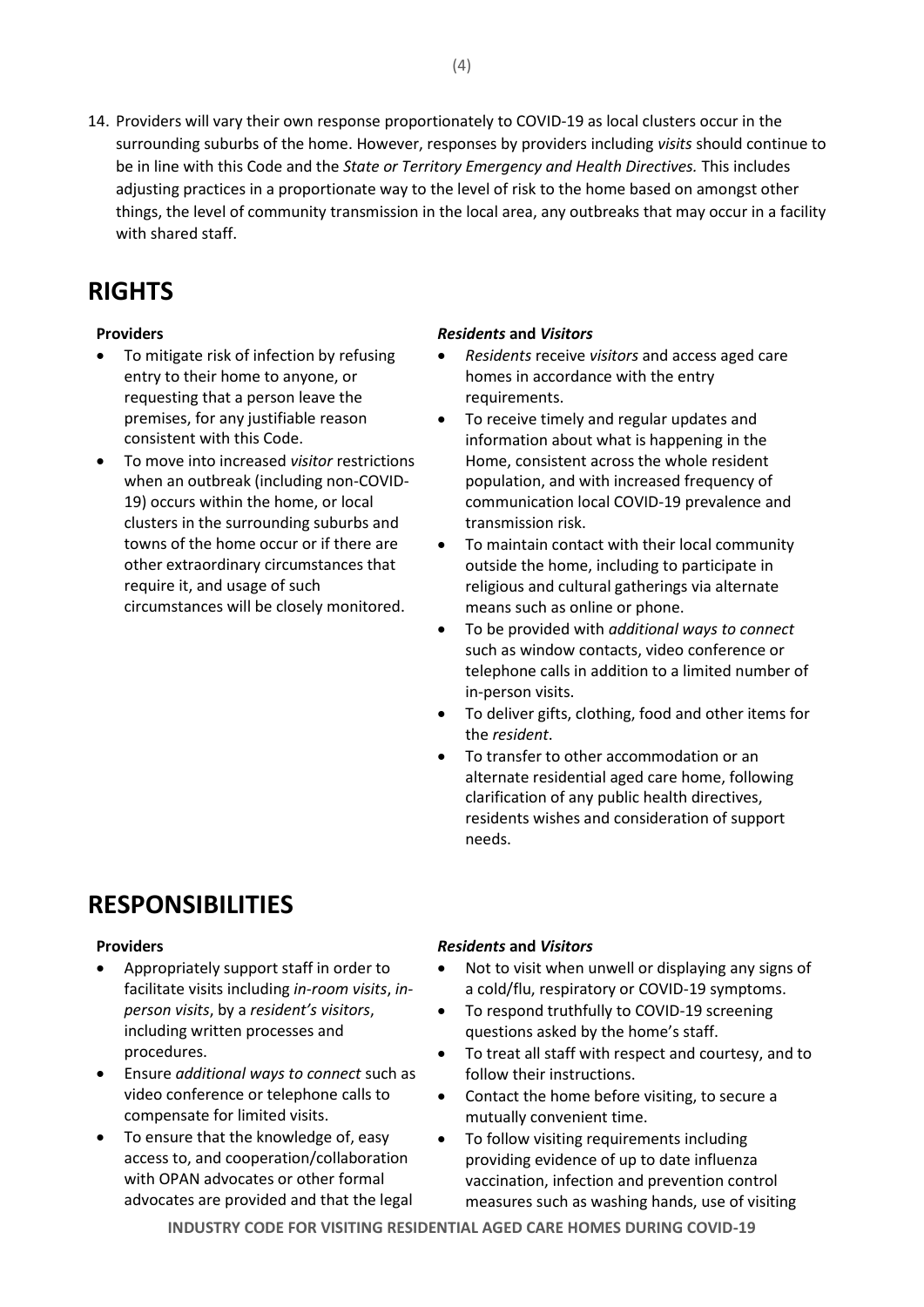representatives of *residents* (including Power of Attorneys, Guardians and Health Attorneys) are heard, and their substituted decisions are upheld where able and lawful.

- Provide timely and regular updates to *residents* and their nominated representative/guardian/attorney including any relevant government directives. Proactive communication to occur to *residents* and families where an outbreak occurs, delivered consistently across the resident population.
- To ensure all staff are vaccinated under State/Territory Directives and Australian Government Guidelines.
- State/Territory health authorities have a responsibility to inform providers where there is a local cluster of COVID-19 near a home, and the home has a responsibility to follow State/Territory directions.

windows, remaining in *residents*' rooms, or in designated areas and Social Distancing and Hygiene Requirements – as directed by the aged care staff.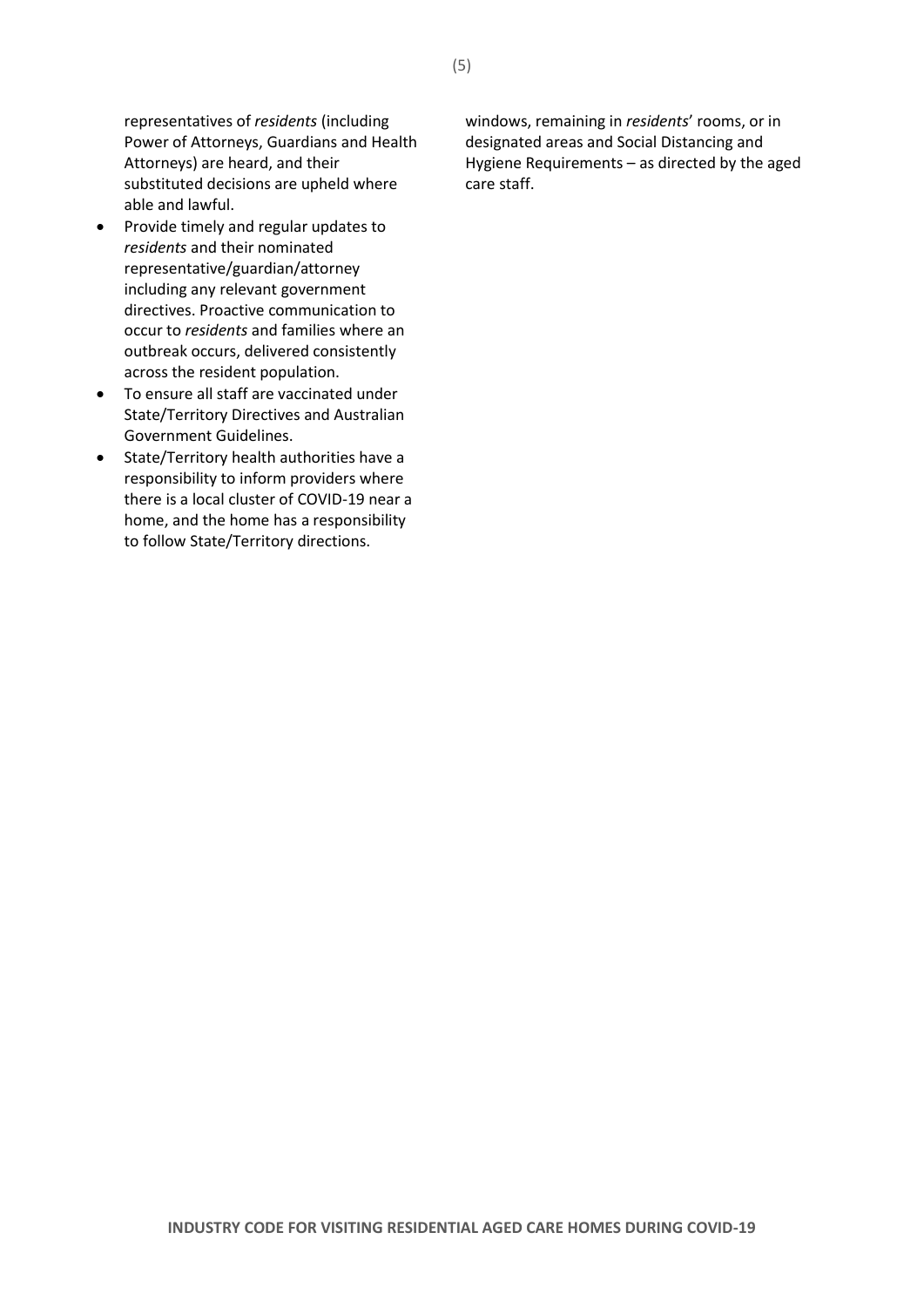# **CODE COMPLAINT PROCESS**

| <b>Stage</b>                                                            | Provider                                                                                                                                                                                                                                                                                                                                                                                                                                                                                                                                                    | <b>Residents and Visitors</b>                                                                                                                                                                                                                                                                                                                                                                                                                                                                                                                                                             |
|-------------------------------------------------------------------------|-------------------------------------------------------------------------------------------------------------------------------------------------------------------------------------------------------------------------------------------------------------------------------------------------------------------------------------------------------------------------------------------------------------------------------------------------------------------------------------------------------------------------------------------------------------|-------------------------------------------------------------------------------------------------------------------------------------------------------------------------------------------------------------------------------------------------------------------------------------------------------------------------------------------------------------------------------------------------------------------------------------------------------------------------------------------------------------------------------------------------------------------------------------------|
| 1. Initial request                                                      | Wherever possible and appropriate<br>$\bullet$<br>meet the request and facilitate a visit<br>at the next available opportunity.<br>If not possible explain the reason and<br>٠<br>the alternative approach you propose.<br>Have documented procedures for<br>$\bullet$<br>handling requests for visits.<br>Communicate any internal<br>٠<br>review/appeals processes if you cannot<br>resolve conflict with the person<br>requesting a visit.<br>Consider use of guidance from the<br>Aged Care Quality and Safety<br>Commission.                           | • Speak with home's manager and be<br>specific about:<br>what you're asking for; and<br>why you're asking for it.<br>At all times the resident or their<br>representative has the right to engage<br>an aged care advocate of their choice<br>to support the resident's request to see<br>visitors. This may include their legal<br>representative (e.g. Power of Attorney,<br>Guardian) OPAN advocate or another<br>nominated representative.<br>Use any or all complaints processes<br>whether informal or formal for<br>complaints and feedback or specifically<br>regarding COVID-19. |
| 2. Supported<br>request                                                 | If receiving a call from OPAN try to<br>٠<br>resolve the complaint raised.<br>If an aged care provider wants someone<br>٠<br>other than the home's manager to be<br>contacted for escalated request -<br>please inform local OPAN organisation.<br>If you believe the request from OPAN is<br>٠<br>unreasonable, or you are unable to<br>deliver it, you can contact your peak<br>body's member advice line to discuss.<br>If you need to lodge a complaint<br>regarding the OPAN advocate this can<br>be facilitated at<br>https://opan.com.au/contact-us/ | Call Older Persons Advocacy Network<br>$\bullet$<br>(OPAN) 1800 700 600 or visit<br>https://opan.com.au to receive<br>support and advice from a trained<br>advocate.<br>OPAN will support you in speaking with<br>$\bullet$<br>the manager of the aged care home, or<br>may with your permission contact the<br>home to advocate on your behalf to be<br>able to visit.<br>OPAN can also assist residents and<br>representatives in making a complaint<br>to the Aged Care Quality and Safety<br>Commission.                                                                              |
| 3. Complaint to<br>the Aged Care<br>Quality and<br>Safety<br>Commission | Work with the Commission to respond<br>to the complainants concerns and<br>provide any information requested to<br>demonstrate how you have met your<br>responsibilities.                                                                                                                                                                                                                                                                                                                                                                                   | If you are not happy with the decision<br>of the home (or at any time), you can<br>make a complaint to the Aged Care<br>Quality and Safety Commission by<br>calling 1800 951 822 at any time (free<br>call) or by visiting<br>https://www.agedcarequality.gov.au/m<br>aking-complaint.                                                                                                                                                                                                                                                                                                    |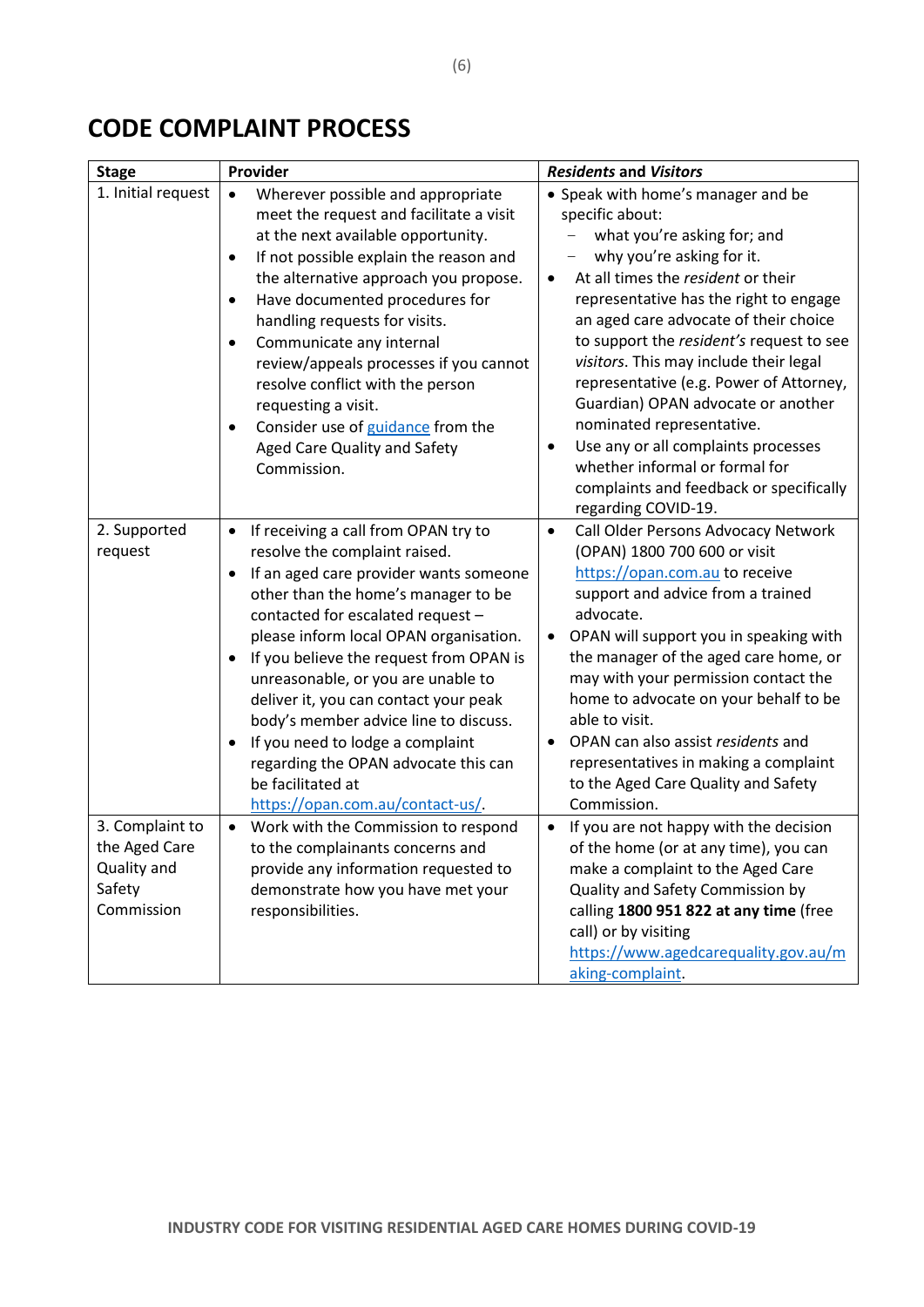# **DEFINITIONS**

*Additional Ways to Connect –* During periods of normal operations the following methods of connection may be provided as additional or alternatives to visits. While they should not be a primary method of visiting, during periods where an aged care home has enhanced restrictions in place, additional ways to connect may be used in place of visits::

- **Videoconference** service such as Skype, Zoom etc
- **Telephone calls**
- **Window contacts –** in addition to visits, contact with residents may be made via a window. During an outbreak of COVID-19 in the facility, or a local cluster in the surrounding suburbs or towns, window contacts may become a primary form of contact between residents and visitors for a period of time.

*Designated Areas* – A designated area is an area set aside by the home where visits between *residents* and *visitor/s* are to occur during the COVID pandemic. Designated areas are put in place to allow for safe interactions between *residents* and *visitors* that minimise the risk of infection and that allow for social distancing requirements. These areas will be particularly important for residents living in shared rooms, or where an individual resident indicates they do not wish to receive visitors in their room.

*Local Cluster –*AHPPC recommends that facilities return to a higher level of protection (such as restricting visiting service providers) if there are recent cases of COVID-19 acquired in the local vicinity of the facility. A guide would be that there are cases in the surrounding suburbs or town that have not been acquired overseas.

*Resident –* Is the care recipient under the Aged Care Act. The views and wishes of the older person (resident) about who visits, and how visits are conducted should be sought in the first instance. Where this is not possible, then the views of their substitute/supported decision maker (attorney) should be sought, noting that it is the substitute/supported decision maker's obligation to make the decision in line with the wishes and preferences of and in accordance with how the older person would have made them.

*Short Visit* –. In order to facilitate as many families and friends as possible to see a *resident*, booking systems and associated time restrictions may be in place. In practice where increased restrictions apply visits may be limited to 30 minutes. Generally, 30 minutes is the minimum time for short visits. For someone with dementia, or for the situations covered by Principle 7 of this Code, it is preferred that a minimum of 60 minute visits is retained.

**State or Territory Emergency and Health Directives** – The following State or Territory Emergency and Health Directives, relevant to aged care which are in force as at 3 July 2020 include:

- [Australian Capital Territory](https://legislation.act.gov.au/View/ni/2020-363/current/PDF/2020-363.PDF)
- [New South Wales](https://www.legislation.nsw.gov.au/_emergency/Public%20Health%20(COVID-19%20Aged%20Care%20Facilities)%20Order%20(No%202)%202020_signed.pdf)
- [Northern Territory](https://coronavirus.nt.gov.au/__data/assets/pdf_file/0006/898953/cho-directions-no40-directions-aged-care-facilities.pdf)
- [Queensland](https://www.health.qld.gov.au/system-governance/legislation/cho-public-health-directions-under-expanded-public-health-act-powers/aged-care)
- [South Australia](https://www.covid-19.sa.gov.au/emergency-declarations/aged-care)
- [Tasmania](https://www.coronavirus.tas.gov.au/families-community/aged-care-facility-visits)
- [Victoria](https://www.dhhs.vic.gov.au/sites/default/files/documents/202007/Care%20Facilities%20Directions%20%28No%208%29%20-%2022%20July%202020.pdf)
- [Western Australia](https://www.wa.gov.au/government/publications/visitors-residential-aged-care-facilities-directions-no2)

These government *Directives* are legally binding on aged care providers and individuals. They require all *visitors* to provide proof of immunisation for the 2020 influenza season to be allowed entry.

*Social Distancing and Hygiene Requirements* – The general social distancing requirement is 1.5m between people, practice hand hygiene (i.e. wash their hands with soap or hand sanitiser for a minimum of 20 seconds frequently) and ensure appropriate cough etiquette (for example coughing or sneezing into your elbow not your hands). However, each state and territory specifies the number of square metres that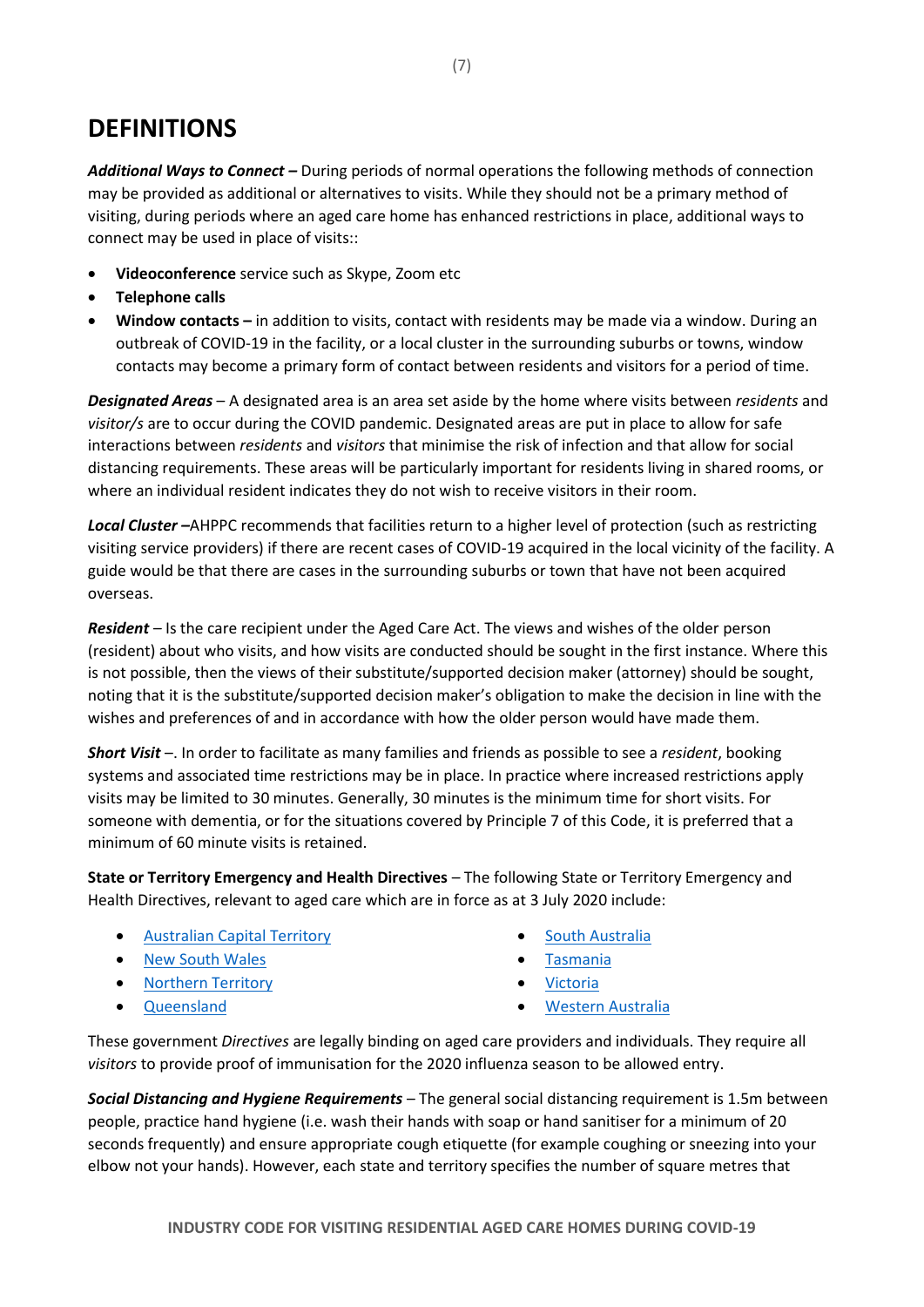determines the maximum number of people in the building at any one time<sup>1</sup> (including residents, staff and visitors) and which may be different based on building size. A sign at the front door of the home should clearly identify the maximum number of people that may be in the home at any one time.

*Surrounding suburbs or town / local vicinity* – The AHPPC advice identifies that "AHPPC recommends that facilities return to a higher level of protection (such as restricting visiting service providers) if there are recent cases of COVID-19 acquired in the local vicinity of the facility. A guide would be that there are cases in the surrounding suburbs or town that have not been acquired overseas.

*Visitor/s* – *Visitors* include any person a *resident* chooses to see including their family, family of choice, friends, religious or spiritual advisors, Community Visitors Scheme volunteers. It is not up to the aged care home or its staff to determine who is or is not eligible to be a *visitor*, including who is a "close family member" or a visitor to provide "social support". The presence of a Guardianship order, Power of Attorney or involvement of the Next of Kin does not automatically preclude other people from visiting, though may be informative when prioritising who to let visit when multiple people are requesting visits for the same *resident*.

However, medical and allied health staff, aged care advocates, legal representatives, or carers privately contracted by the *resident* or their family carers are not *visitors* for the purpose of this Code. They are considered workers under the various State Emergency and Health Directives which defines workers to include volunteers. Such workers will be required to comply with an aged care homes' practices including their infection prevention and control measures.

*Visit/s* – Visits may occur in a range of ways including in a *resident's* room, designated internal areas, gardens or other designated areas. Priority for someone with dementia, or for the situations covered by Principle 7 of this Code may be given in regard to designated visiting areas. Where time limits of a visit need to be applied these should be no less than 60 minutes (except in the case of a short visit due to an outbreak which may be 30 minutes) and only necessary for *in-person visits* such as a designated visiting area that it shared between other residents. Visits will be conducted in accordance with Infection Prevention and Control measures, including *Social Distancing and Hygiene Requirements* [\(see CDNA, p10\)](https://www.health.gov.au/sites/default/files/documents/2020/05/coronavirus-covid-19-guidelines-for-outbreaks-in-residential-care-facilities.pdf).

- **In-Room Visit**  Occur in the *resident'*s room and may require additional PPE to be worn. In-room visits may not be appropriate when living in shared rooms and in situations covered under Principle 7A of the Code alternative locations should be provided.
- **In-Person Visit** Occurs in a dedicated area or outside, not behind a protection screen.

Where in-room or in-person visits cannot occur, *additional ways to connect* (including via a balcony, through a gate or behind a window) may be offered as an alternative to minimise the risk of COVID-19 spread.

*Visiting Hours* – Aged Care Homes may limit visits to specified hours. The hours available to visit should progressively return to their normal periods prior to COVID-19. An outbreak in the home, and/or local clusters of COVID-19 in the surrounding suburbs or towns may necessitate a return to shorter visiting hours. Providers must balance operational decisions taking into account their responsibilities to uphold the resident's rights in particular Right 7 and 8 within the Charter of Aged Care Rights.

**INDUSTRY CODE FOR VISITING RESIDENTIAL AGED CARE HOMES DURING COVID-19**  $1$  [NSW aged care homes](https://www.nsw.gov.au/covid-19/what-you-can-and-cant-do-under-rules/four-square-metre-rule) are exempt from the 4 square metre rule.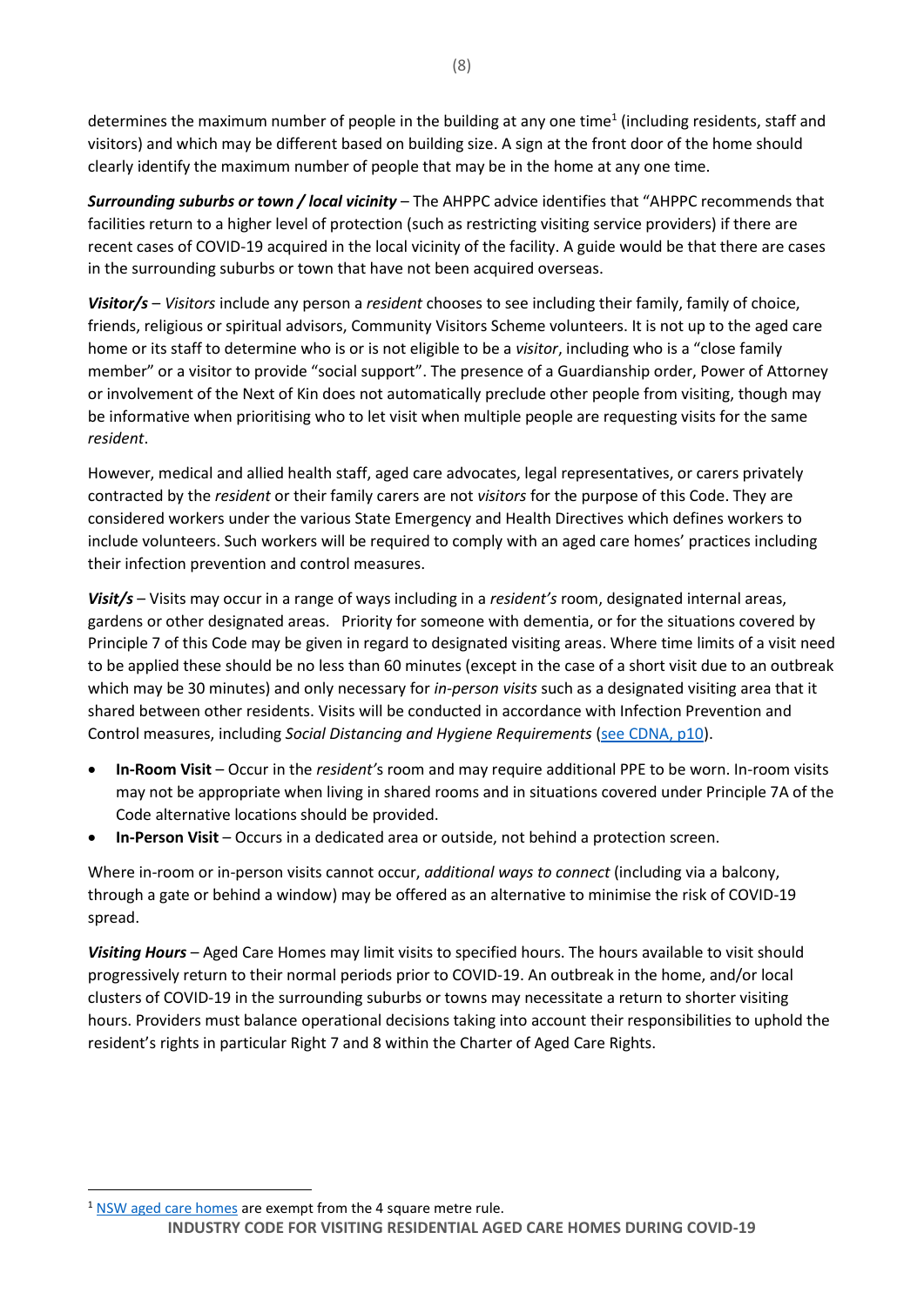# **BACKGROUND**

We need to ensure that older Australians remain safe and are protected during the Coronavirus (COVID-19) pandemic. Low community transmissions as a result of Government policies, and the effective efforts of the aged care sector, have prevented widespread outbreaks in residential care homes.

This industry code will be adopted during the period of COVID-19, after which usual practices will return. During other infectious outbreaks only a small number of compassionate visits would be permitted, however it is recognised that COVID-19 will require a sustained period of action compared to the usual period for other infectious outbreaks.

As the local community surrounding an aged care home begins to progressively return to pre-COVID-19 activities, it is important that older Australians generally and residential aged care in particular, maintain caution over a sustained period of months. This means that while most of Australia may have a more relaxed approach to social interactions, some parts of Australia experiencing an outbreak in their local community may temporarily return to a higher level of restricted visitation policies. This means that we need to ensure visiting procedures supporting the rights of older people and can be sustained in a way that also maintains the protection of all *residents* of an aged care home over the longer term.

On 19 June 2020 the Australian Health Protection Principal Committee (AHPPC) provided [updated advice](https://www.health.gov.au/news/australian-health-protection-principal-committee-ahppc-update-to-residential-aged-care-facilities-about-minimising-the-impact-of-covid-19) regarding aged care homes, building on the [initial advice](https://health.govcms.gov.au/resources/publications/coronavirus-covid-19-guidelines-for-outbreaks-in-residential-care-facilities) by the Communicable Diseases Network Australia (CDNA) which outlines the management of risk of infection. The new advice:

- recommends "spouses or other close relatives or social supports" are not to be limited in the number of hours they spend with relatives;
- permits children under 16 once again visit aged care homes;
- maintains the requirement for all visitors to be vaccinated against influenza;
- maintains that all visitors should practice social distancing;
- requires staff to screen visitors, educate visitors about social distancing but not supervise visits
- recommends visits should occur in a *resident's room*, outdoors or in a designated visiting area but not in communal areas;
- limits visits to a maximum of two visitors at any one time per resident;
- permits residents to leave the aged care home for small family gatherings (noting a risk assessment of the proposed visit by the home will need to be conducted);
- recognises that in the event of an outbreak of COVID-19 in the home or local cluster in the community – restrictions on visitations may increase, visits may again be supervised, and external excursions may be suspended.

In addition, state and territory Directives with which aged care providers and visitors must comply were updated, including removing the 2-hour restriction on visitations. Longer visits for other purposes (such as end of life care) are permitted under the current Western Australia directive.

Human rights recognise that all people living in an aged care home have the right to freedom of movement and association, including the right for *residents* to see their families. A human rights approach is fundamental to this Code but does not mean the rights of an individual prevail above all else. An individual's rights must be exercised giving consideration to the welfare and wellbeing of others, or to put it yet another way, one individual's rights should never override the rights of another person, they must be balanced with them. Services will continue a person-centred approach in their relationship with *residents*. The approach and application of the Code will recognise cultural, language and spiritual diversity, cultural or environmental contexts and Aboriginal and Torres Strait Islander peoples and communities.